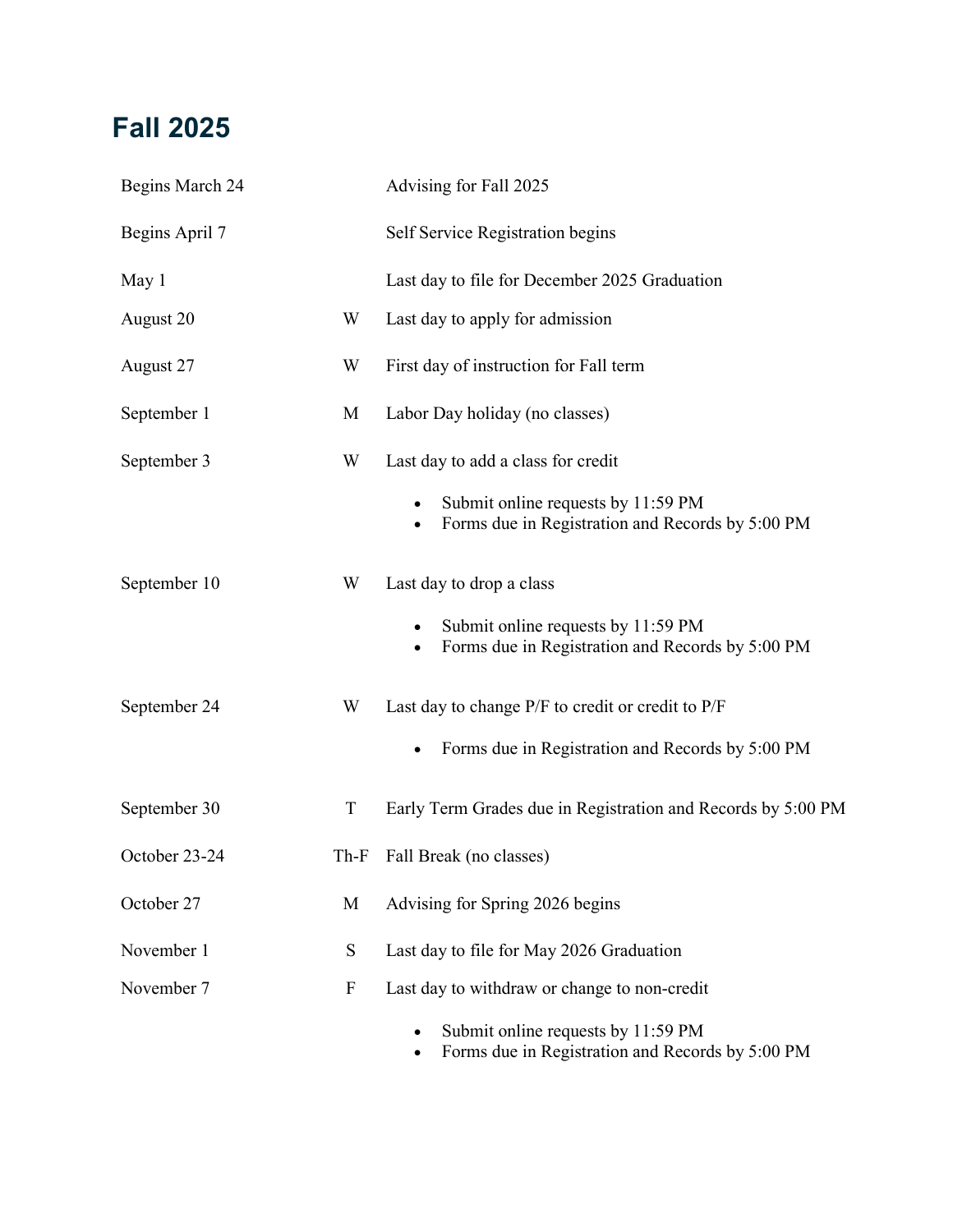| November 10    | M            | Self Service Registration for Spring 2026 begins |
|----------------|--------------|--------------------------------------------------|
| November 24-28 |              | M-F Thanksgiving holiday (no classes)            |
| December 12    | $\mathbf{F}$ | Last meeting of classes                          |
| December 13    |              | S Reading day                                    |
| December 15-19 |              | $M-F$ Final examinations                         |
| December 18    |              | Th Grades for December Graduates Due by 10 AM    |
| December 23    | T            | Grades due in Registration & Records by 10 AM    |

# **Spring 2026**

| Begins October 27  |                           | Advising for Spring 2026                                                                                                     |
|--------------------|---------------------------|------------------------------------------------------------------------------------------------------------------------------|
| November 1         |                           | Last day to file for May 2026 Graduation                                                                                     |
| Begins November 10 |                           | Self Service Registration for Spring 2026                                                                                    |
| January 5          | M                         | Last day to apply for admission                                                                                              |
| January 12         | M                         | First day of instruction for Spring term                                                                                     |
| January 16         | $\boldsymbol{\mathrm{F}}$ | Last day to add a class for credit<br>Submit online requests by 11:59 PM<br>Forms due in Registration and Records by 5:00 PM |
| January 19         | M                         | Martin Luther King holiday (no classes)                                                                                      |
| January 26         | M                         | Last day to drop a class<br>Submit online requests by 11:59 PM<br>Forms due in Registration and Records by 5:00 PM           |
| February 1         | Sun                       | Self Service Registration for Summer 2026 opens at 12:00 AM                                                                  |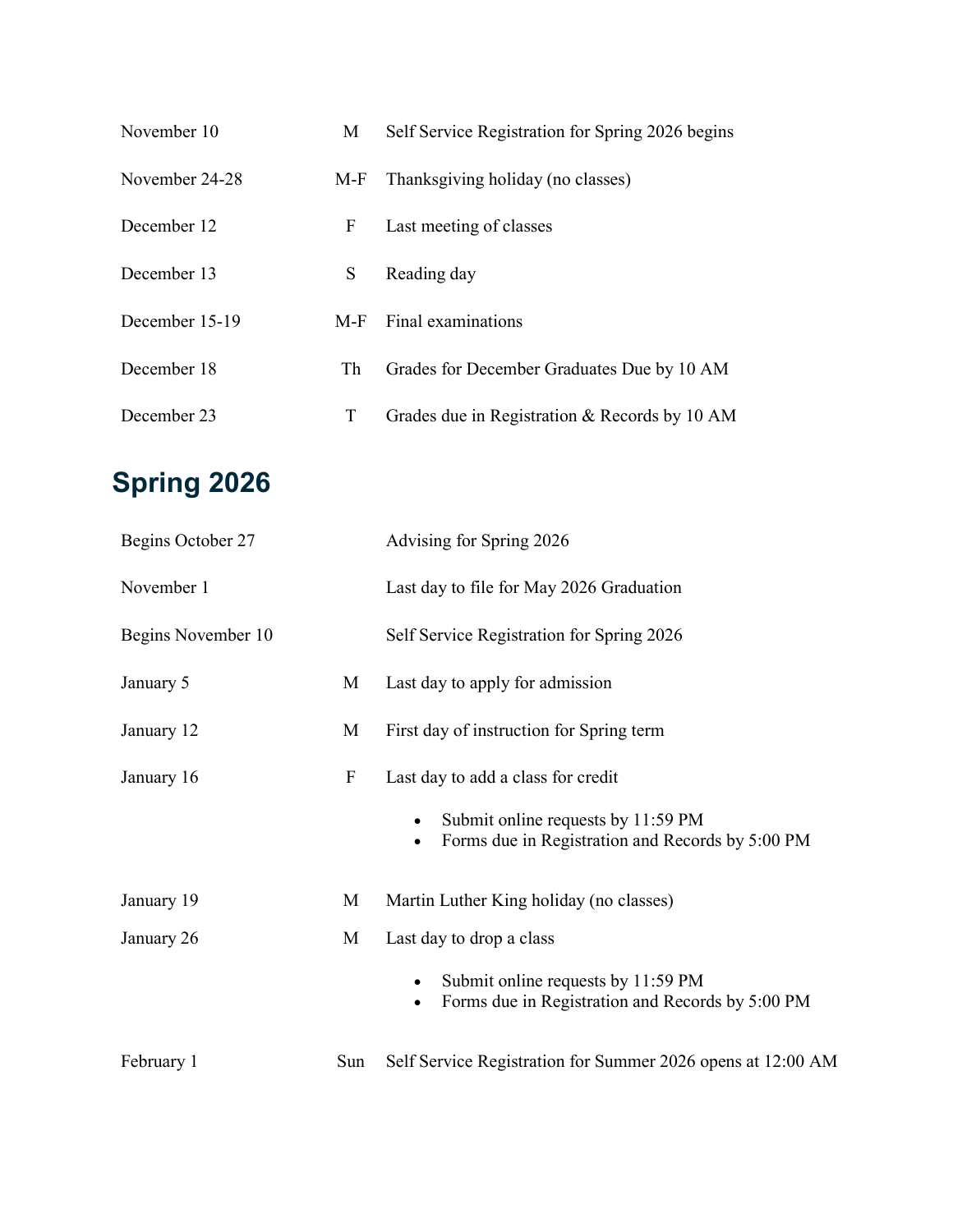| February 9       | M                         | Last day to change P/F to credit or credit to P/F<br>Forms due in Registration and Records by 5:00 PM                                  |
|------------------|---------------------------|----------------------------------------------------------------------------------------------------------------------------------------|
| February 17      | T                         | Early Term grades due in Registration and Records by 5:00 PM                                                                           |
| March 9-13       | $M-F$                     | Spring Break (no classes)                                                                                                              |
| March 23         | M                         | Advising for Fall 2026 begins                                                                                                          |
| March 27         | ${\bf F}$                 | Last day to withdraw or change to non-credit<br>Submit online requests by 11:59 PM<br>Forms due in Registration and Records by 5:00 PM |
| April 6          | M                         | Self Service Registration for Fall 2026 begins                                                                                         |
| April 27         | M                         | Last meeting of classes                                                                                                                |
| April 28         | $\mathbf T$               | Reading day                                                                                                                            |
| April 29 - May 5 | W-T                       | Final examinations                                                                                                                     |
| May 1            | $\boldsymbol{\mathrm{F}}$ | Last day to file for December 2026 Graduation                                                                                          |
| May 7            | Th                        | Grades due in Registration & Records by 10 AM                                                                                          |
| May 9            | ${\bf S}$                 | Commencement                                                                                                                           |

## **Summer 2026**

#### First part of term (7 weeks)

| Begins February 1 | Sun Self Service Registration for Summer 2026 opens at 12:00 AM |
|-------------------|-----------------------------------------------------------------|
| May 4             | M Last day to apply for non-degree admission                    |
| May 11            | M First day of class                                            |
| May 25            | M Memorial Day holiday (no classes)                             |